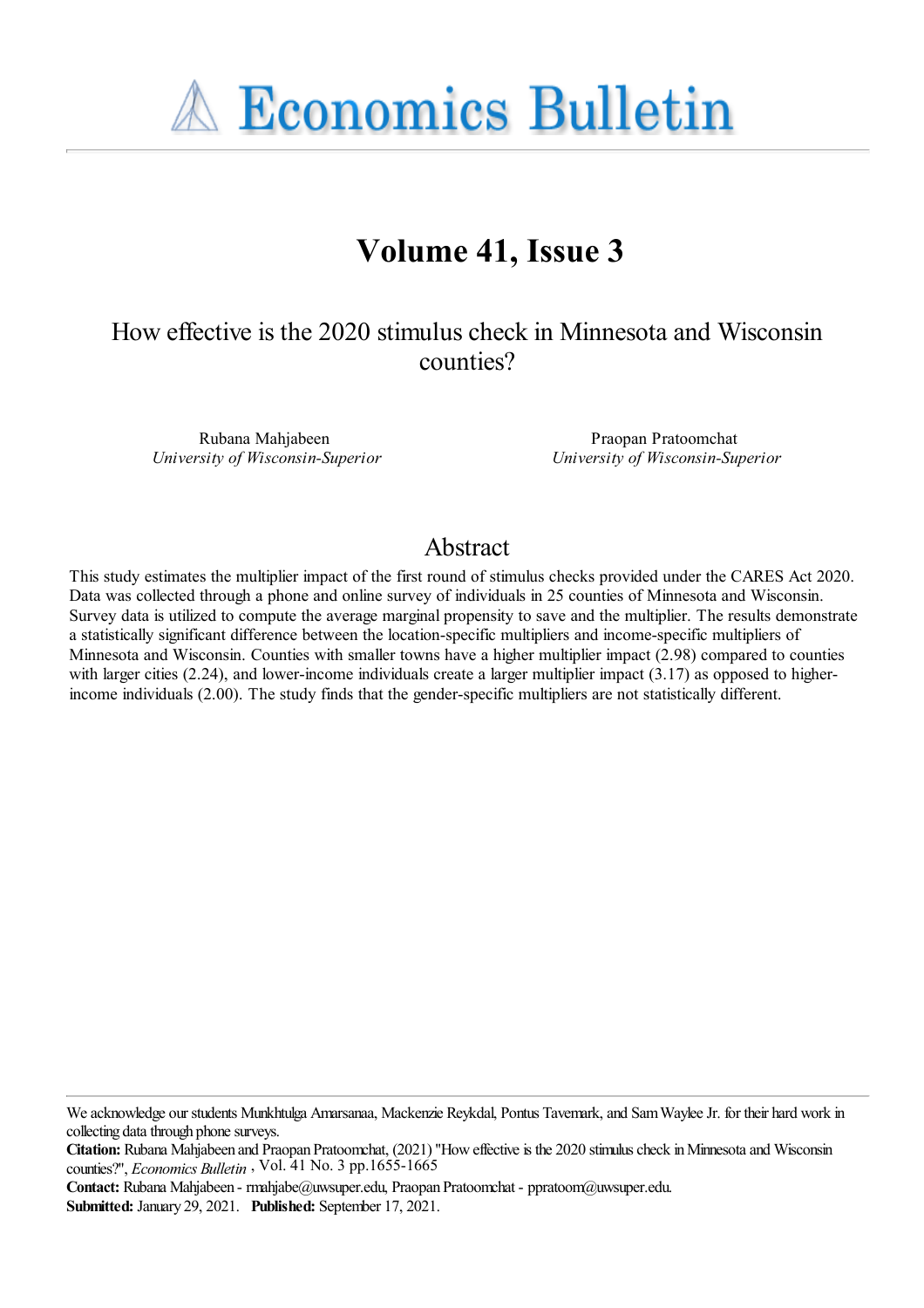## **How effective is the 2020 stimulus check in Minnesota and Wisconsin counties?**

#### **1. Introduction**

COVID-19 has hit the U.S. economy very hard since March 2020. The Federal Reserve made the first official recognition of the effect of COVID-19 on the U.S. economy during the Federal Open Market Committee meeting on January 28-29, 2020. The committee stated that "the threat of the coronavirus, in addition to its human tolls, had emerged as a new risk to the global growth outlook" (Federal Reserve, 2020). Although the federal government announced a task force to monitor, contain, and mitigate the spread of the virus at the end of January 2020, the virus continued to spread across the country. Several big cities along the East and West Coasts were heavily affected. After the federal government proclaimed a national emergency concerning COVID-19 on March 13, many states, including Wisconsin and Minnesota, issued emergency orders to slow the spread of the disease by limiting human interactions. In late March and the beginning of April 2020, the Department of Health Service in Wisconsin announced a Safer at Home order, and Minnesota announced a mass gathering ban and Peacetime Emergency order. The residents of Minnesota and Wisconsin were ordered to stay in their homes with the exceptions of the essential and critical sectors. U.S. economic activities came to a standstill with the stay-at-home order. Real GDP in the second quarter of 2020 decreased 31.4 percent at the annual rate (Bureau of Economic Analysis, 2020). The abrupt halt in economic activities resulted in significant losses of business revenue and massive layoffs. The U.S. unemployment rate shot up to 14.1 percent in April (Bureau of Labor Statistics, 2020), which was the highest since the 2008 Great Recession. According to the Federal Reserve Bank of Minneapolis (2020), consumer spending in Wisconsin and Minnesota dropped by more than 30 percent (compared to January 2020) from the end of March to April. The number of job postings in both states also declined dramatically during April 2020. The decrease in economic activities resulted in an unemployment peak in both states. Wisconsin experienced a 13.6 percent unemployment rate in April, and Minnesota reached a 9.9 percent unemployment rate in May 2020.

Both monetary and fiscal policies were immediately imposed to counter the economic recession. The Federal Reserve reacted to the economic shock by reducing the target range of federal funds to near zero as well as providing emergency funding programs. The U.S. Congress passed The Coronavirus Aid, Relief, and Economic Security Act (The CARES Act) during the second quarter. The CARES Act provided a \$2 trillion economic relief package of assistance for workers and families, small businesses, and state, local, and tribal governments. In April 2020, the CARES Act provided \$300 billion of stimulus checks to individuals whose 2019 income was less than \$99,000 or \$198,000 for joint filers (U.S. Department of the Treasury, 2020). Individuals who earned up to \$75,000 received \$1,200. Those who earned more than \$75,000 but less than \$99,000 received less than \$1,200. The federal government intended to use this measure to mitigate the decline in aggregate demand and stimulate consumer spending during the crisis. How effective has this policy been? We started by looking at the effect of the shock on consumer spending and surveying individuals' reactions to the stimulus checks.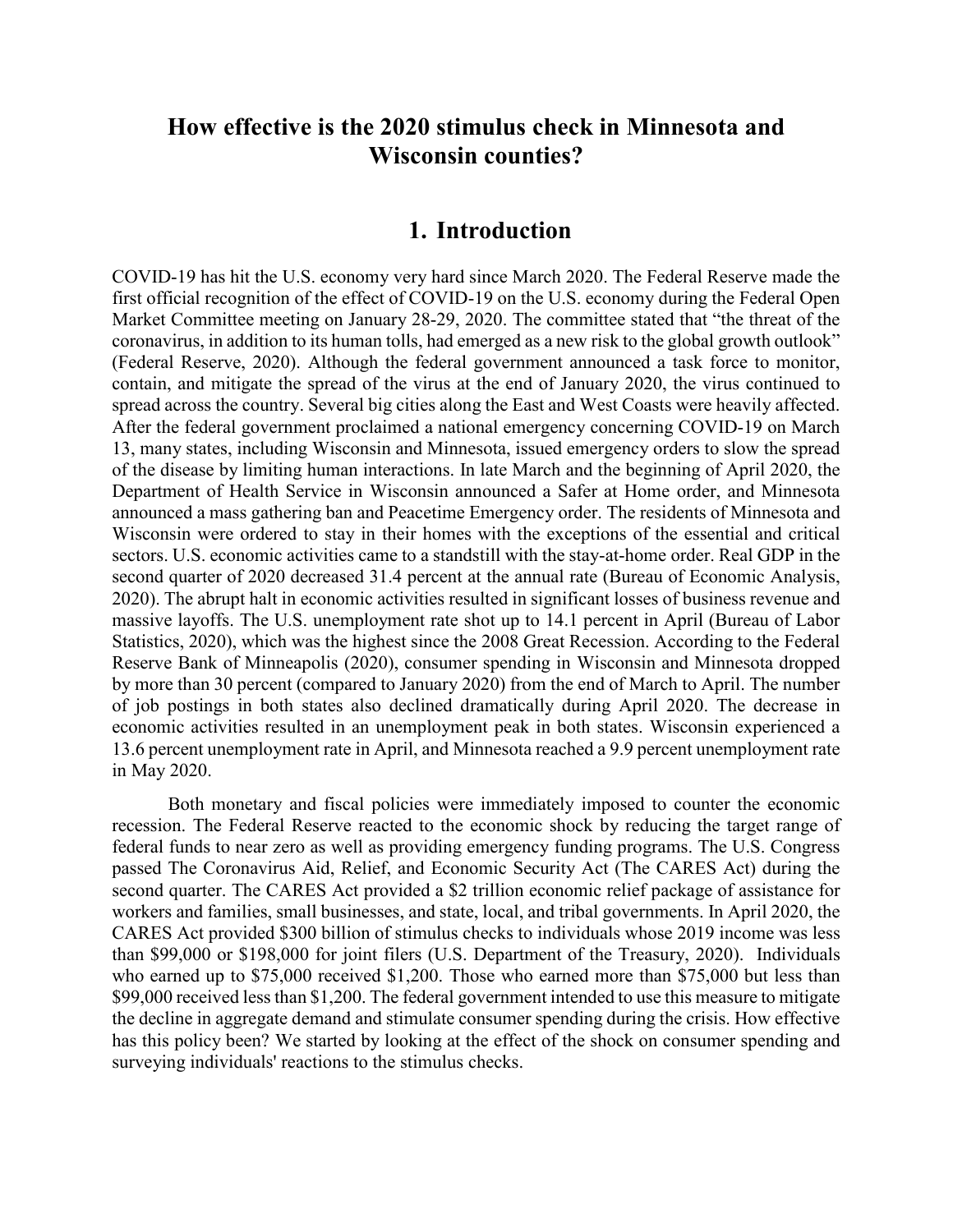After the stimulus checks were paid in April 2020, consumer spending in the U.S. rebounded back at the end of the month and gradually increased from May through November (Federal Reserve Bank of Minneapolis, 2020). Consumer spending in Wisconsin and Minnesota showed the same patterns as the U.S. average. The U.S. unemployment rate dropped from 14.7 percent in April to 13.3 percent in May. It then decreased significantly after that until it reached 6.7 percent in November and December 2020 (Bureau of Labor Statistics, 2020). Unemployment rates in Wisconsin and Minnesota also declined to 5 percent and 4.4 percent, respectively (from 13.6 percent and 9.9 percent peaks in April and May).

Studies have confirmed that consumer spending dropped dramatically, especially during March 2020. Dunn, Hood, and Driessen (2020) evaluated the economic effects on U.S. consumer spending using daily card transactions and found that spending on accommodations and restaurants declined by 80 and 70 percent, respectively, by the second week of March. They estimated that the aggregate pandemic effect on consumer spending after mitigation measures was around 27.8 percent. Alexander and Karger (2020) used county day-level data to examine the pattern of people mobility, spending behavior, and the differences of the behavior before and after the stay-at-home order in March and April. They found that the stay-at-home order decreased spending at restaurants and retail stores but increased spending on food delivery services.

The rebound of consumer spending and decrease in unemployment can be explained by the effect of the stimulus checks and other government measures. Although the stimulus checks prompted an increase in household spending, many factors caused the fiscal policy to be less effective. The size of the fiscal multiplier can be varied by the state of the economy and income of households. Several studies found that the multipliers are not necessarily large when the unemployment rate is high or when the economy is in recession. Another group of studies found the opposite, confirming that the fiscal multipliers are larger during a slack state of the economy.

Baker et al. (2020) discussed the effectiveness of the 2020 stimulus payments compared to the 2001 and 2008 stimulus programs. They found that household spending increased by \$0.25- \$0.40 during the first weeks after receiving the payments. This response is faster than those of past stimulus programs. However, substantial increases in payments reflect short-term debt overhangs, such as rent, mortgages, and credit cards. These payments make direct payments less effective in stimulating aggregate consumption. Another study by Ramey and Zubairy (2018) confirmed the inconclusive size of the multipliers. They found no evidence of large multipliers during the slack state of the economy or when the interest rates are near zero bound. Chetty et al. (2020) also reported consistent results indicating that although the stimulus payments to low-income households increased consumer spending sharply, little of this spending flowed to those businesses most affected by COVID-19 shock, thus lessening the impact of the payments on employment.

The Auerbach and Gorodnichenko (2012) study is among those that confirm that the multipliers are larger in a recession. They found that fiscal policy is more effective in a recession. Lee et al. (2020) used the same methodology and same dataset as Ramey and Zubairy (2018) but introduced a new threshold level. Their estimated fiscal multipliers are significantly more prominent for the high employment state and above unity. Among the developed economies, the U.S. is one of the countries where the spending impact multipliers are more sizable and significant when the output gap is negative than when it is positive (Baum, Poplawski-Ribeiro, and Weber, 2012). Misra, Singh, and Zhang (2020) used an extensive database on debit cards to analyze the changes in consumer expenditure following the stimulus checks. They estimated the aggregate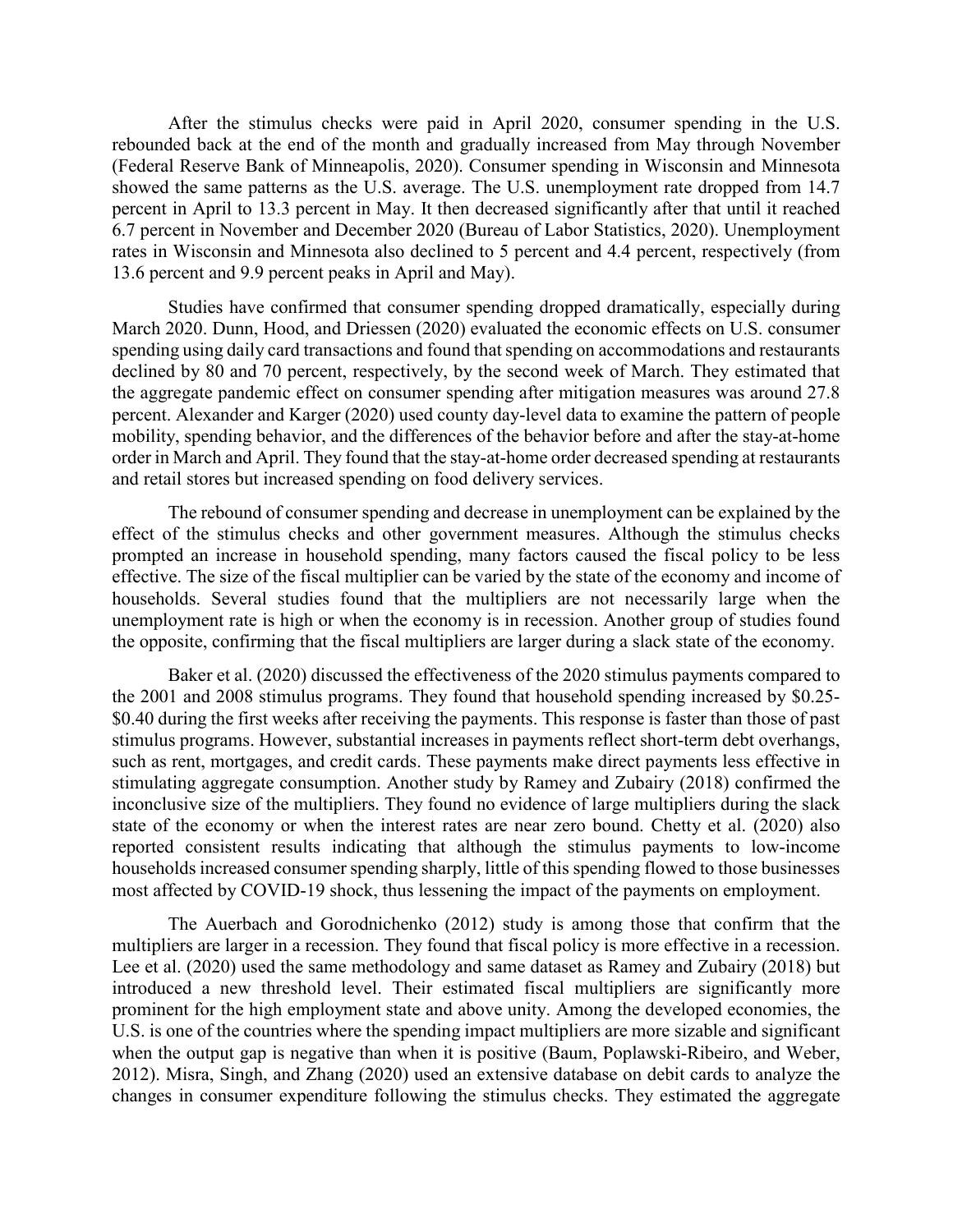marginal propensity to consume (MPC) at 0.43. MPC is found to be higher in large urban metropolitan areas with higher rents. This value of MPC is close to the results of the study of the 2008 economic stimulus payments by Parker and Broda (2014). They found that the average partial-equilibrium spending response would be around 30-40 percent of the rebate amount during the first period of disbursement and 20-30 percent during the following quarter, which means that the MPC is between 0.2 and 0.4.

What exactly is the impact of the stimulus checks? From the literature review, we found that several factors impact the effectiveness of the stimulus programs, including average income and the state of the economy. To design a successful economic policy, it is helpful to know the local economy's specific characteristics. Few studies have examined the effectiveness of stimulus checks on local economies. This study estimates the multiplier of the first round of the 2020 stimulus checks, which was paid out in April. We analyze the spending behavior after the individuals received the payments in many counties in Wisconsin and Minnesota by conducting a phone and online survey. The multiplier estimates in a specific region can be useful to accurately reflect the effect of the fiscal policy. Our analysis of the individual spending and stimulus check multiplier can inform local policymakers about the impact of the relief package. The state and local governments can then plan to implement the budgetary support if the federal policy did not work well to stimulate the local aggregate demand.

Our main goal is to estimate the marginal propensity to save (MPS) of residents in different counties in Wisconsin and Minnesota and the multipliers of the stimulus check. We obtain the primary data using the survey method to estimate residents' spending and saving behavior, a method that has been rarely used in recent studies. We found that the average MPS for all individuals is 0.405, or the stimulus check multiplier for Wisconsin and Minnesota is 2.469. One dollar added to an individual's income by the stimulus check creates an additional income of \$2.50. When we focused on the multipliers by the size of the counties, we found that the MPS is lower in the smaller towns and thereby a greater multiplier. The counties with small towns in Wisconsin and Minnesota have a multiplier of 2.98 compared to 2.24 in the counties with larger cities. The difference of the MPS between small towns and larger cities is confirmed to be statistically significant. We calculated the multiplier by income level and found that the MPS of the individuals with an annual income lower than \$50,000 is statistically lower than the MPS of the individuals with an annual income equal to or greater than \$50,000. Therefore, the multiplier effects are greater among lower-income individuals. Our findings are not only consistent with the results from many other studies but also contribute to an understanding of the specific characteristics of the individuals in smaller towns and larger cities in Wisconsin and Minnesota. Our results can also be used by the state or local governments to evaluate the net effects of the pandemic outbreaks and the fiscal policy.

We organize the paper into four sections. The first is the introduction, which includes the research background and literature review. We then explain our data and methodology in the second section. In the third section, we explain our findings and discuss the marginal propensity to save and stimulus check multipliers in counties of Wisconsin and Minnesota. We also separate the multiplier by the gender, the states, the size of the counties by population, and the average annual income of the individuals. The last section provides the conclusion of the study.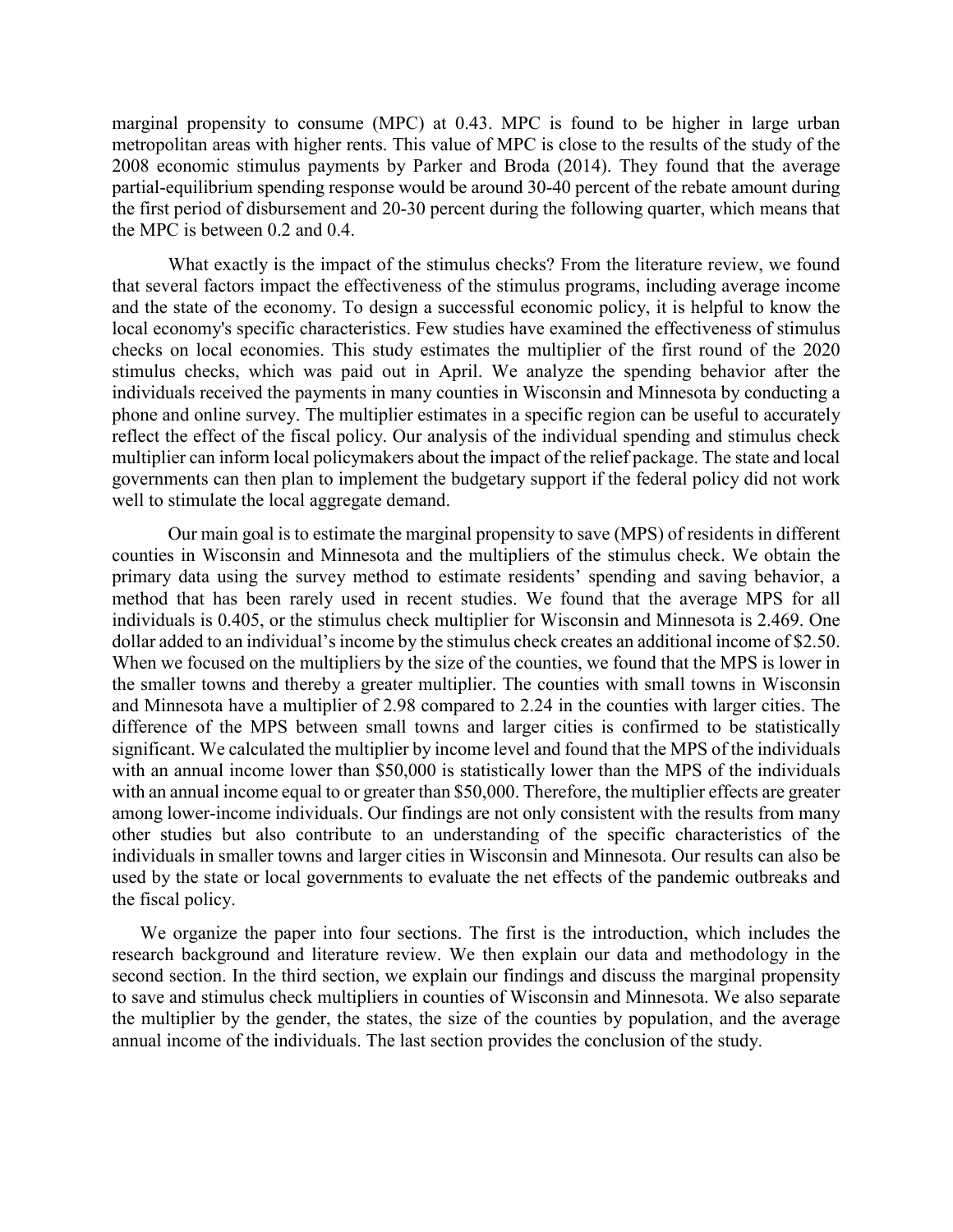#### **2. Data and Methodology**

In the US, the first round of stimulus checks was disbursed in mid-April 2020. To estimate the impact of the stimulus checks, we focused on two neighboring states of the upper Midwest region: Minnesota and Wisconsin. We collected data from 25 counties: Ashland, Bayfield, Burnett, Dane, Douglas, Iowa, Iron, Jefferson, Milwaukee, Sawyer, Washburn, and Waukesha in Wisconsin, and Aitkin, Anoka, Carlton, Cook, Dakota, Hennepin, Itasca, Koochiching, Lake, Pine, Ramsey, St. Louis, and Washington in Minnesota. These counties are located either at the northern part of the states or in areas surrounding the state capitals. Almost half of these counties represent smaller towns and rural areas whereas the other counties are home to larger cities. (A map of the surveyed counties is presented in the Appendix.) According to the US Census Bureau (2020), the population of the Wisconsin counties is 2.13 million and the Minnesota counties is 3.22 million.

We developed a survey questionnaire to collect information from these 25 counties. Individuals were asked about their location, gender, annual income, household size, if they had received a stimulus check, how they planned to use the check amount, and what percentage of the stimulus check they planned to save. One limitation of the survey is that it did not collect information on the exact size of an individual's stimulus check. Data were collected using two formats: online and phone. The online survey was conducted using social media platforms. For the phone survey, we used ReferenceUSA, a database of contact information of consumers. We randomly chose individuals from that database for the phone survey. Almost 53 percent of the data was collected through the phone survey.

During six weeks of June-July 2020, we received 226 survey responses. Due to the hardship many people have been facing during the pandemic, responding to the phone or online survey is not their priority. Further, pandemic-related uncertainties make individuals reluctant to share information about their spending/saving behavior. These are some of the caveats of data collection from primary sources during a pandemic.

#### **3. Results and Discussion**

In our sample, 52 percent of the observations are from Minnesota and the rest are from Wisconsin. Of the survey respondents, 71 percent are female, and 29 percent are male. The average household size of the respondents is 2.46, and one-third of the respondents have young dependents. By the time the data was collected, 83 percent of the respondents had received their stimulus checks. Of those who received the stimulus checks, about 52 percent decided to use it for paying various types of bills, paying for groceries, making payment for their rent/mortgage, and giving to a charity; 16 percent planned to pay off various kinds of debts/loans; 19 percent opted to save; and the rest planned to use it for other reasons. Table I shows the distribution of their decisions.

Paying bills and depositing the check in a savings account are the most frequently chosen options and were almost equally selected by the surveyed individuals. Interestingly, both spending and saving the stimulus checks were priorities, as shown by the second column (All) of Table 1. Paying for groceries was the third most frequently chosen option. Even during the difficult times of the pandemic, the altruistic option of charity was chosen almost 9 percent of the times.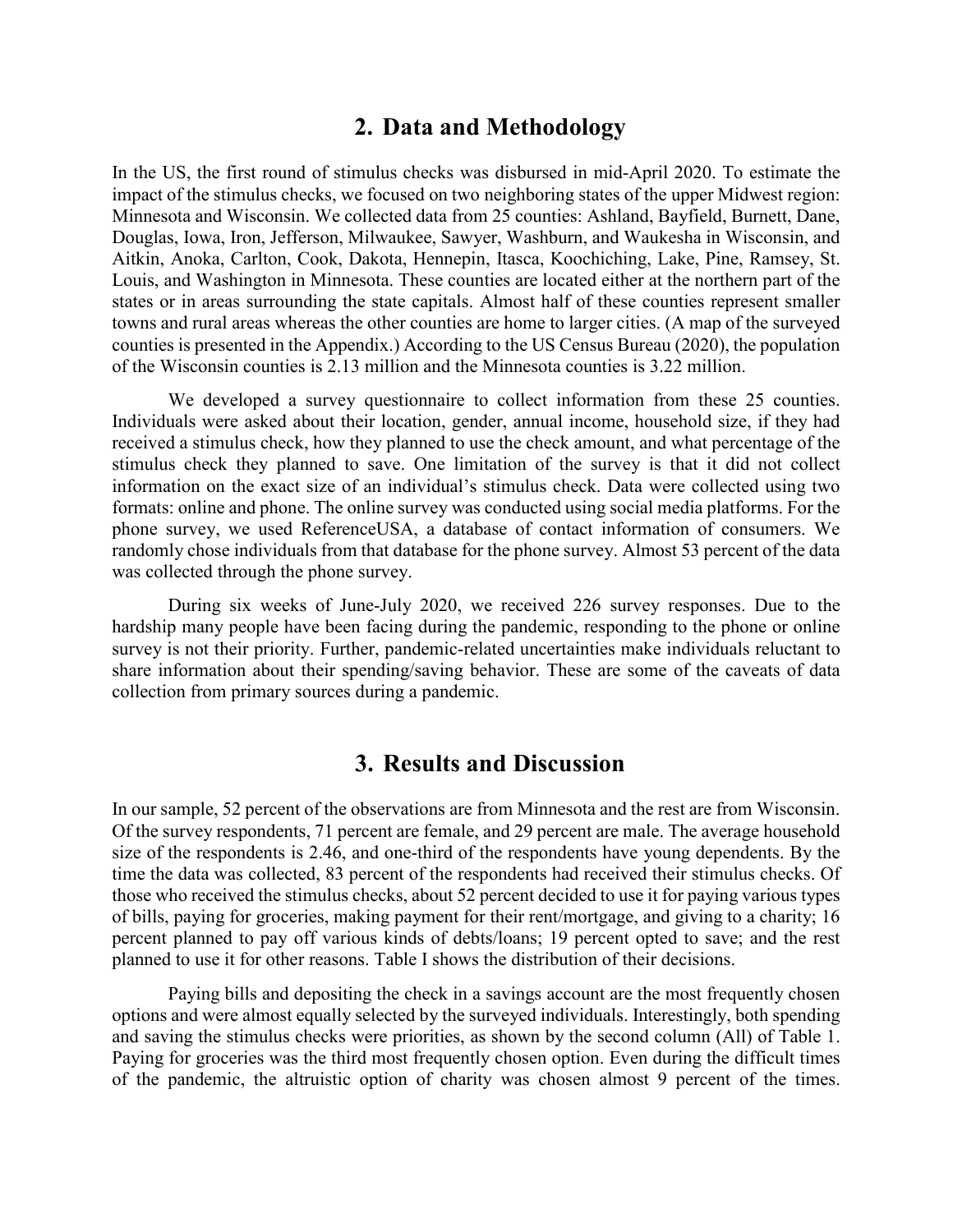According to the survey response, of all types of debts and loans, most respondents chose to make credit card payments.

The ranking of the options differs depending on the gender, location, and annual income of the individuals. Among male respondents, the most chosen use of the stimulus checks was putting it in a savings account followed by paying bills and paying for groceries. On the other hand, female respondents chose to pay bills more than putting money in a savings account. Location-wise the difference in uses of stimulus check is more noticeable. The most chosen use of stimulus checks was paying for groceries by individuals living in smaller town counties and putting it in a savings account by individuals of larger city counties. The use of stimulus checks varied when the income of individuals is considered. Individuals with annual income less than \$50,000 mostly chose paying bills and paying for groceries while individuals with higher income opted to put it in a savings account. It should be noted that individuals can save in other ways, e.g., 401k, stocks, etc., which were not captured separately by the survey. However, some individuals could have chosen the 'Other' option to report those other ways of savings. The survey did not differentiate those individuals. Interestingly, 'Other' was the third most chosen option by individuals living in larger city counties and individuals earning \$50,000 and more annual income.

|                             |          | Gender |          | Location                   |                             | Annual Income of<br>Individual |                    |
|-----------------------------|----------|--------|----------|----------------------------|-----------------------------|--------------------------------|--------------------|
| Use of Stimulus Check       | All      | Males  | Females  | Larger<br>city<br>counties | Smaller<br>town<br>counties | $<$ \$50,000                   | \$50,000<br>& more |
| Pay bills                   | 19.14%   | 17.82% | 21.01%   | 17.92%                     | 20.00%                      | 24.48%                         | 14.84%             |
| Put it in a savings account | 18.83%   | 21.78% | 18.07%   | 24.28%                     | 12.41%                      | 13.02%                         | 26.45%             |
| Pay for groceries           | 15.43%   | 15.84% | 15.55%   | 10.40%                     | 21.38%                      | 20.83%                         | 7.74%              |
| Pay off credit card debt    | 10.80%   | 10.89% | 10.08%   | 10.98%                     | 10.34%                      | 8.33%                          | 12.26%             |
| Other                       | $9.57\%$ | 4.95%  | 10.50%   | 11.56%                     | 7.59%                       | 6.25%                          | 12.90%             |
| Pay rent/mortgage           | 8.64%    | 7.92%  | 8.82%    | 8.67%                      | 8.97%                       | 13.02%                         | 3.23%              |
| Donate to charity           | 8.64%    | 6.93%  | $9.66\%$ | 8.67%                      | 8.97%                       | 6.77%                          | 11.61%             |
| Don't know                  | $4.01\%$ | 6.93%  | $2.10\%$ | 1.16%                      | 7.59%                       | 3.13%                          | 4.52%              |
| Pay off other debt          | 3.40%    | 4.95%  | 2.94%    | 4.05%                      | 2.07%                       | 2.60%                          | 4.52%              |
| Pay off student loan debt   | $1.54\%$ | 1.98%  | 1.26%    | 2.31%                      | $0.69\%$                    | 1.56%                          | 1.94%              |
| Total                       | 100%     | 100%   | $100\%$  | 100%                       | 100%                        | 100%                           | 100%               |

Table I: Use of the First Stimulus Check in 25 Counties of Minnesota and Wisconsin

(Percentage of Individual Count\*)

\*Note: Only those individuals who received the stimulus checks are counted. Individuals who chose multiple options are counted for every option separately.

In economic theory, the effectiveness of a fiscal policy is measured by the multiplier. When a government injects an additional amount into the economy, spending by households increases given their marginal propensity to consume (MPC), which eventually creates additional employment and income in the economy. In this way, government spending has a multiplier effect on the economy. We computed the spending multiplier as (1/1-MPC). According to economic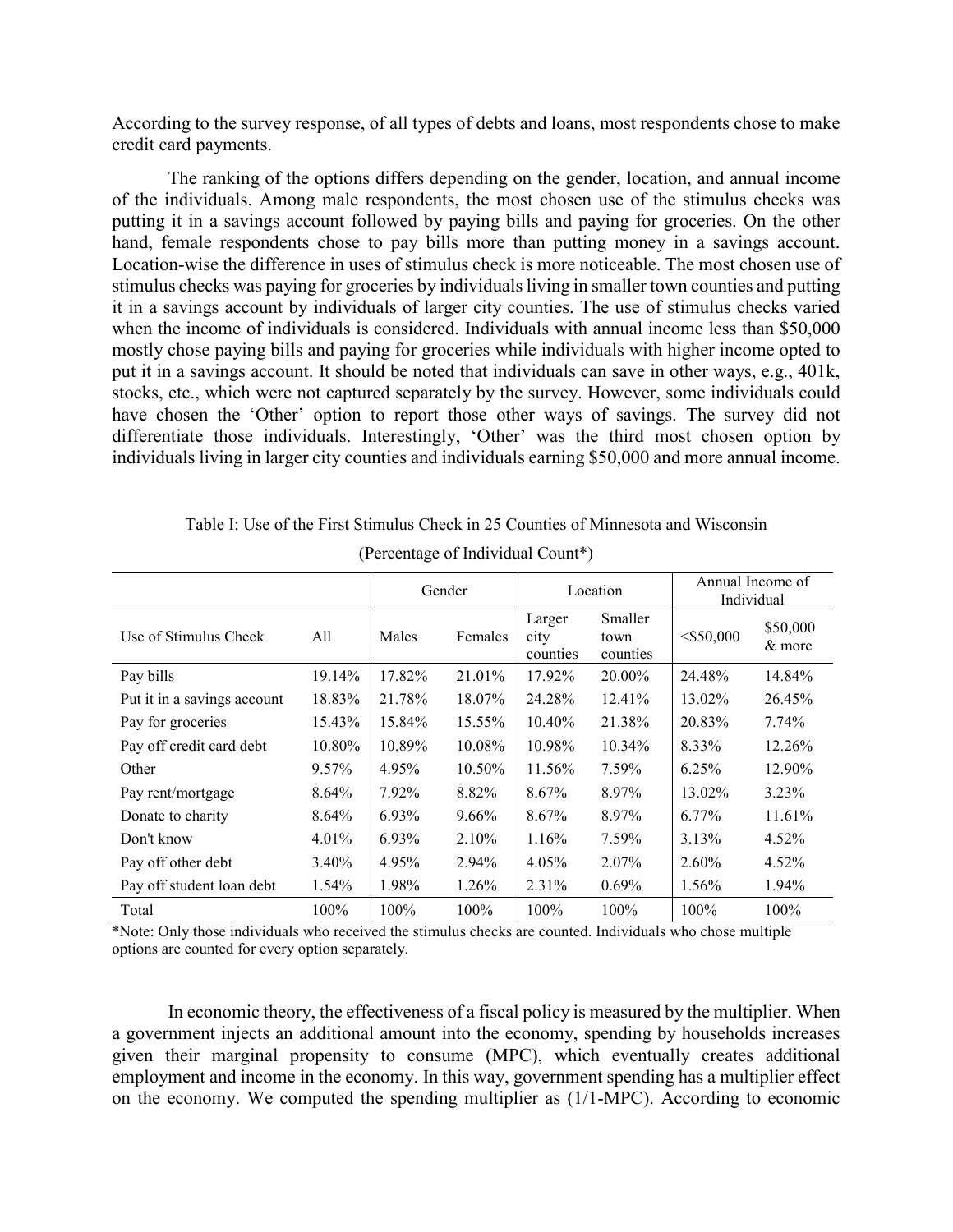theory, MPC is defined as the additional spending by consumers using their additional income and can also be computed as (1-MPS), where MPS is the consumers' marginal propensity to save.

The goal of this study is to estimate the multiplier effect of the stimulus check. For this purpose, we collect information on individual's saving and spending generated by the stimulus check. Specifically, we asked what percent of their stimulus check they would save, ranging from none to all. In other words, of the additional amount that an individual received in the form of stimulus check, how much would be allocated as additional savings, which is essentially the individual's marginal propensity to save (MPS), the proportion of each extra dollar of an individual's income that is saved. Data is collected for 0 to 100 percent savings of the stimulus check. For every 10 percent savings range, the number of responses is used to compute the average saving percent or the average MPS. In this study, we calculate the spending multiplier as (1/average MPS).

Based on the survey responses, three types of multipliers are computed: gender-specific, location-specific, and income-specific. We eliminated any observation with missing data from the relevant type of multiplier computation.

Table II shows the gender-specific findings. The second column displays that for all survey respondents of Wisconsin and Minnesota, the average MPS is 40.5 percent, and the corresponding multiplier is 2.47. According to the survey findings, males saved a larger portion (45 percent) of their stimulus checks than females (39 percent). This result implies females spent a more significant amount of their stimulus checks and thereby had a larger impact on the economy through the spending multiplier. Every additional \$1 in stimulus check given to the females of the surveyed counties of Wisconsin and Minnesota created an additional income of \$2.59. For our sample, the gender difference in average MPS is not statistically significant, which can be interpreted as indicating that there is no difference between the males and the females during the pandemic in terms of saving and spending. A deeper study of the survey data reveals that similar percentages of the females and the males reported that they were adversely affected by the pandemic regarding their employment. Additionally, some spending and saving decisions might be made on a household level than on an individual level.

|                            | All individuals | Males      | Females     | Gender-<br>specific<br>difference in<br>average MPS |
|----------------------------|-----------------|------------|-------------|-----------------------------------------------------|
| Average MPS                | 0.405           | 0.449      | 0.387       | 0.063<br>(0.328)                                    |
| Multiplier<br>Observations | 2.47<br>177     | 2.23<br>51 | 2.59<br>126 |                                                     |

Note: The last column reports the z-test result of the difference between the average MPS of the males and the females. The p-value is given in parentheses.

Next, we estimate location-specific multipliers. We evaluate how residents of larger cities in the two states compared to residents of smaller towns. The median population of the 25 surveyed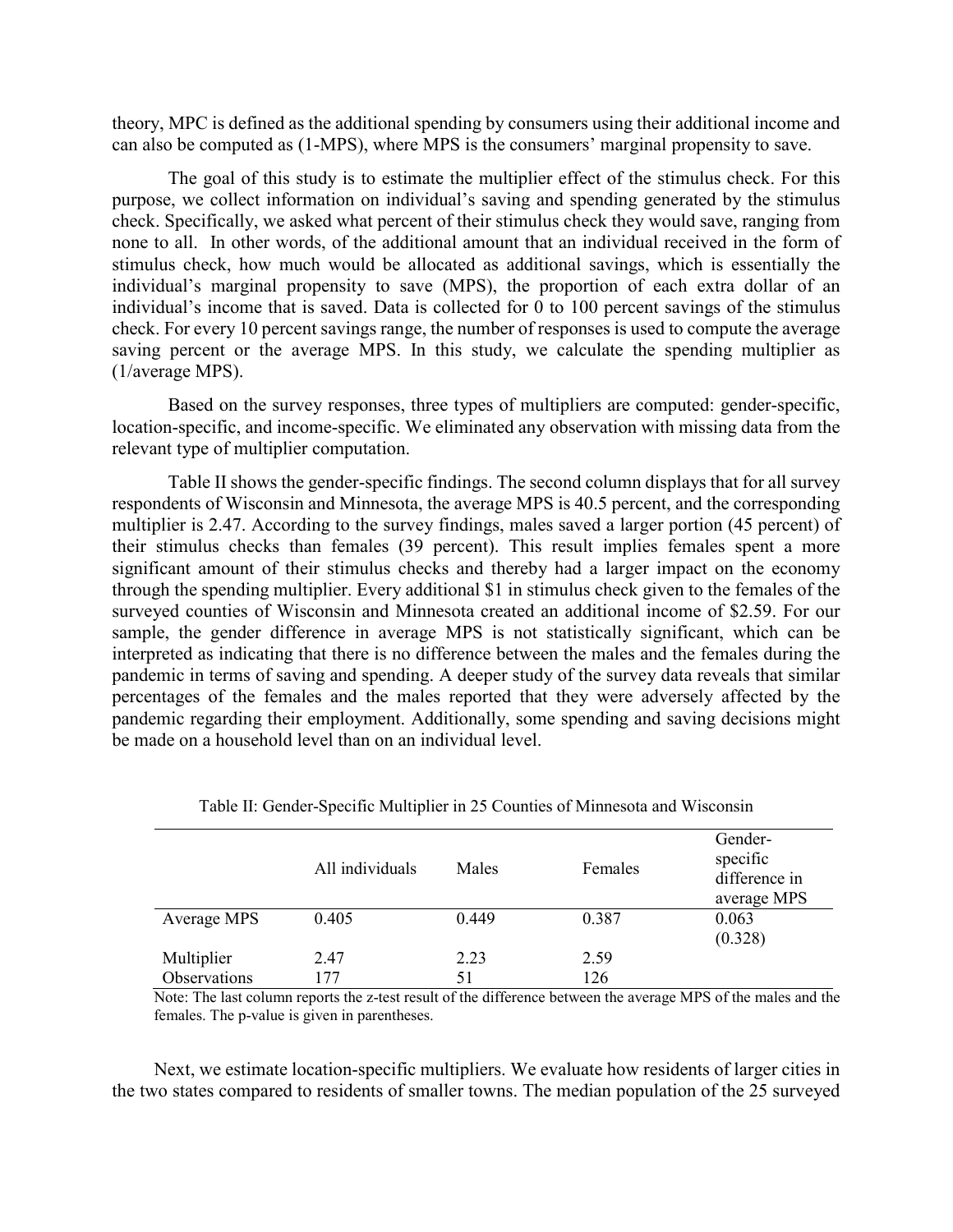counties, 40,000, is used as the dividing line between the two types of counties. Any county with less than 40,000 population is home to smaller towns and rural areas. Table III displays the division of counties based on the population size. According to the U.S. Census Bureau (2020), in Wisconsin 7 of 12 surveyed counties, and in Minnesota 6 of 13 surveyed counties have a population of less than 40,000. The average population density in surveyed counties with larger cities is 763 per square mile and in counties with smaller towns is 14 per square mile.

| <b>State</b> | County Population: $\leq 40,000$                            | <b>County Population:</b><br>40,000 & more                        |
|--------------|-------------------------------------------------------------|-------------------------------------------------------------------|
| Minnesota    | Aitkin, Carlton, Cook,<br>Koochiching, Lake, Pine           | Anoka, Dakota, Hennepin, Itasca,<br>Ramsey, St. Louis, Washington |
| Wisconsin    | Ashland, Bayfield, Burnett, Iowa,<br>Iron, Sawyer, Washburn | Dane, Douglas, Jefferson,<br>Milwaukee, Waukesha                  |

Table III: Population Division of 25 Counties of Minnesota and Wisconsin

Table IV shows the location-specific findings. The second column displays estimates for all surveyed counties of Wisconsin and Minnesota. Overall, in the 25 counties, the average MPS is 40 percent, and the corresponding multiplier is 2.51. According to the survey findings, the Wisconsin residents saved a slightly larger portion (41 percent) of their stimulus checks than those in the Minnesota counties (39 percent), which led to the Minnesota counties experiencing a higher multiplier effect than the Wisconsin counties. Every additional \$1 in stimulus check given to the residents of the surveyed counties of Minnesota created an additional income of \$2.57.

The survey findings show that residents of the smaller towns opted to save a smaller portion of their stimulus checks than the residents of the larger cities and thereby had a higher multiplier impact. Every additional \$1 stimulus check given to the residents of the surveyed counties with smaller towns of Wisconsin and Minnesota created an additional income of \$2.98, whereas residents of the counties with larger cities generated an additional income of \$2.24. We find that the difference between the average MPS of the larger cities and the smaller towns is statistically significant. In Minnesota and Wisconsin counties with smaller towns, the supply of housing is limited, leading to high monthly rent/mortgage payments, which raises the spending in smaller towns. Data from the National Association of Realtors supports the relatively high monthly mortgage payments in those counties.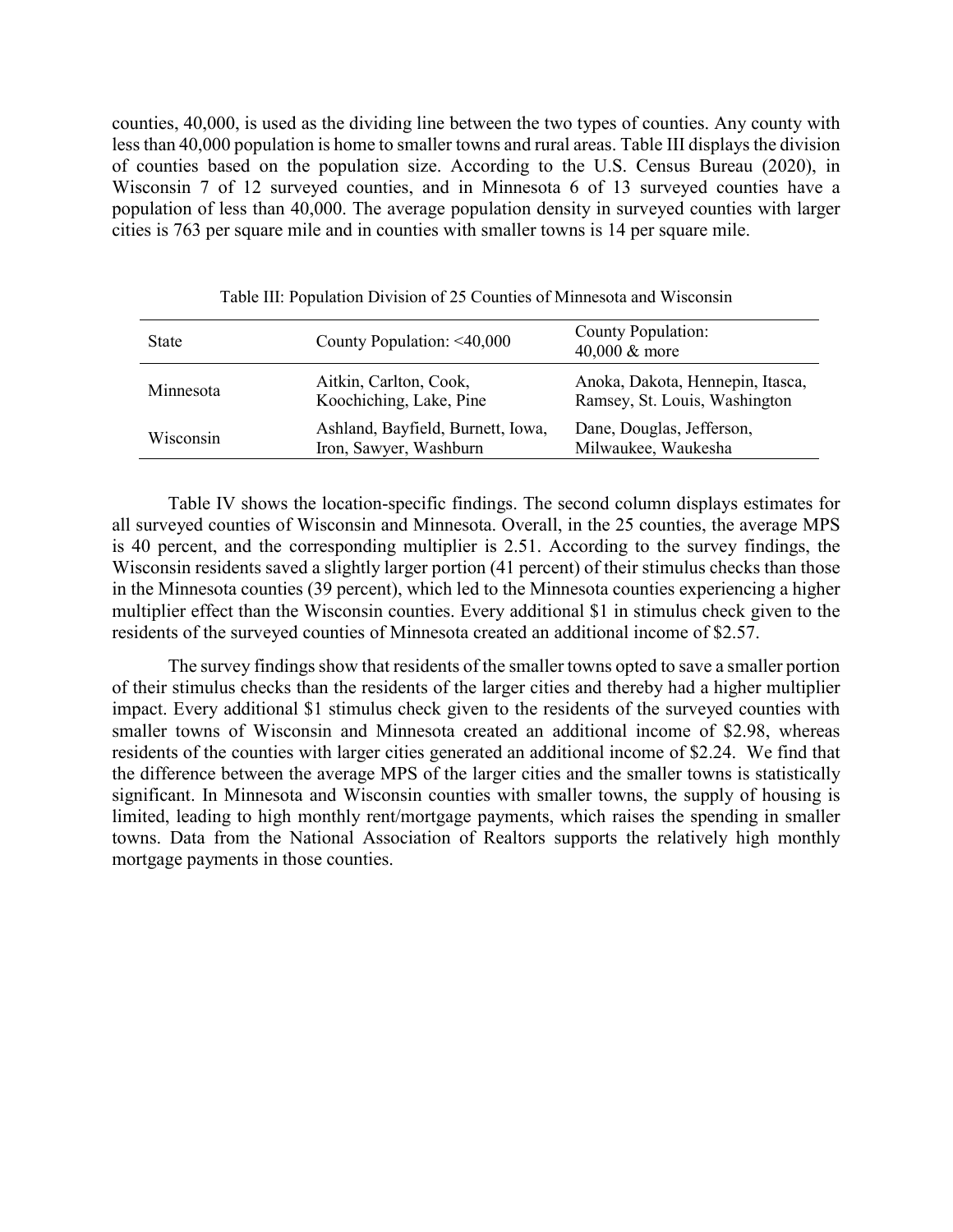| Location                   | All<br>counties | Wisconsin<br>counties | Minnesota<br>counties | Larger<br>city<br>counties | Smaller<br>town<br>counties | Location<br>specific<br>difference in<br>average MPS |
|----------------------------|-----------------|-----------------------|-----------------------|----------------------------|-----------------------------|------------------------------------------------------|
| Average MPS                | 0.399           | 0.410                 | 0.390                 | 0.446                      | 0.335                       | $0.111**$<br>(0.047)                                 |
| Multiplier<br>Observations | 2.51<br>185     | 2.45<br>89            | 2.57<br>96            | 2.24<br>106                | 2.98<br>79                  |                                                      |

Table IV: Location-Specific Multiplier in 25 Counties of Minnesota and Wisconsin

Note: \*\*p<0.05. The last column reports the z-test result of the difference between the average MPS of the larger cities and the smaller towns. The p-value is given in parentheses.

Table V shows the income-specific findings. From the collected data, individuals' annual income is divided into two broad groups: less than \$50,000 and \$50,000 & more. According to the U.S. Bureau of Economic Analysis and the Federal Reserve Bank of St. Louis (2021), Minnesota's 2020 per capita personal income was \$61,540, and Wisconsin's was \$55,487. Based on the FRED data and annual income ranges of the survey, individual annual income of \$50,000 is chosen as the cut-off between the lower and higher income groups.

According to the survey findings, lower-income individuals of surveyed counties of Wisconsin and Minnesota saved a smaller portion of their stimulus checks than higher-income individuals of surveyed counties of Wisconsin and Minnesota. People with an annual income of less than \$50,000 planned to save 31.5 percent of their stimulus checks, whereas individuals earning \$50,000 or more wanted to save 50 percent. As a result, lower-income groups had a higher multiplier impact. Individuals in the lower-income group who received an additional \$1 in stimulus checks created an additional income of \$3.17. The impact was reduced to \$2 when that additional \$1 was received by individuals with a higher annual income. Individuals with a higher income usually have higher liquidity and thereby can save more. We find that the difference between the average MPS of the higher-income individuals and that of the lower-income individuals is statistically significant. Provision of stimulus checks to lower-income individuals is beneficial to them as well as to the economy. According to the Minneapolis Federal Reserve Bank COVID-19 dashboard (2020), in Minnesota and northwestern Wisconsin, (which covers most of the counties surveyed by our study), spending of the low-income consumers is reduced by a lesser percentage than that of the high-income consumers in the months after the stimulus checks are disbursed. This finding is supportive of our multiplier results.

| Annual income | All income<br>levels | $<$ \$50,000 | \$50,000 & more | Income-specific<br>difference in average<br><b>MPS</b> |
|---------------|----------------------|--------------|-----------------|--------------------------------------------------------|
| Average MPS   | 0.40                 | 0.315        | 0.50            | $0.185**$                                              |
|               |                      |              |                 | (0.000)                                                |
| Multiplier    | 2.50                 | 3.17         |                 |                                                        |
| Observations  | 184                  | 100          | 84              |                                                        |

Table V: Income-Specific Multiplier in 25 Counties of Minnesota and Wisconsin

Note: \*\*p<0.05. The last column reports the z-test result of the difference between the average MPS of the higher-income individuals and the lower-income individuals. The p-value is given in parentheses.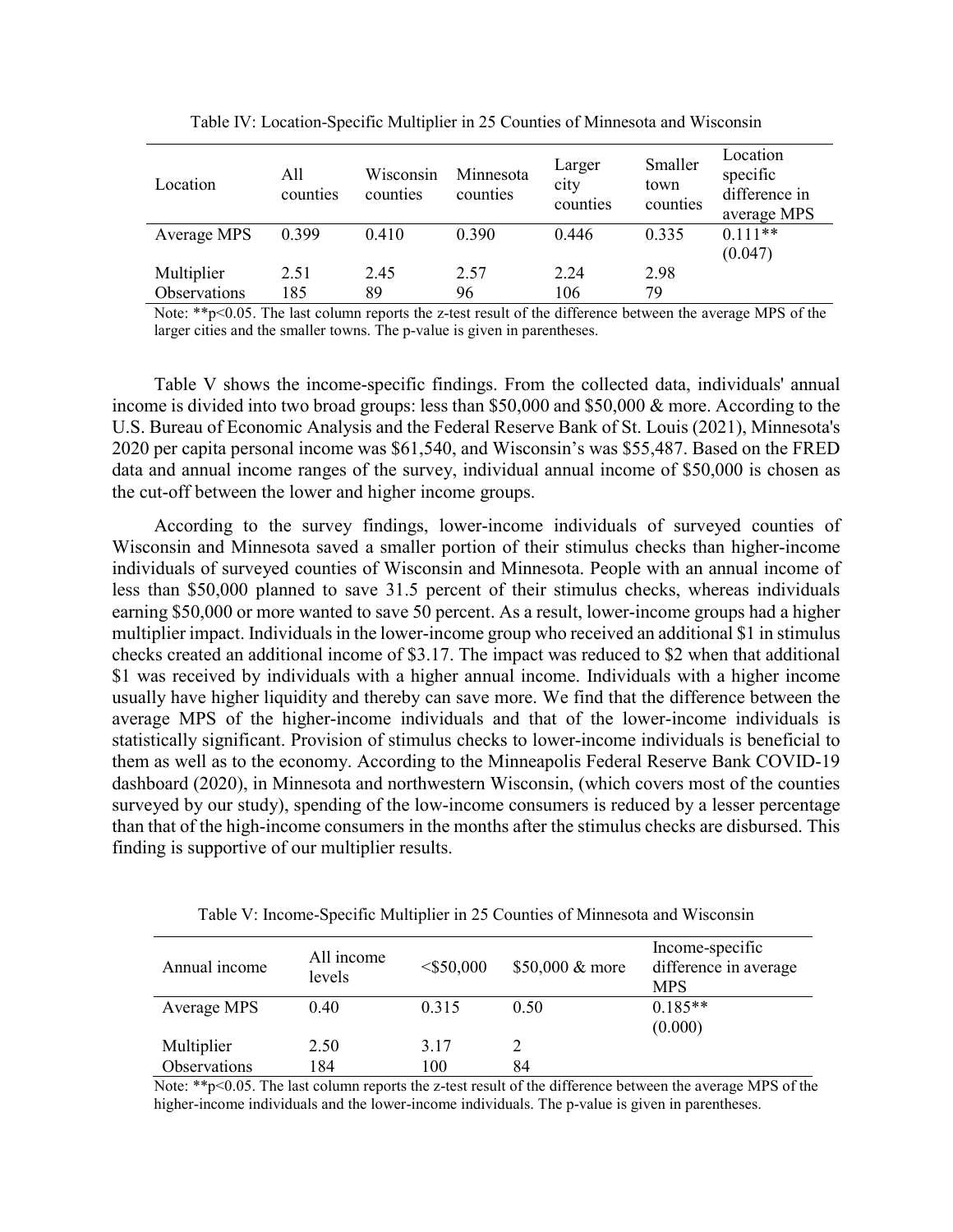Additionally, we compare individuals earning less than \$50,000 annually to individuals earning \$50,000-\$75,000 annually. These two income groups likely received the same amount of stimulus checks, but their incomes are different. We find a statistically significant difference in average MPS between these two income groups. It is because of the higher income level of the individuals that changes MPS, not the amount of stimulus checks they received. Furthermore, regression analysis reveals that when only the location and income of individuals are considered, only income has a significant effect on individual's MPS.

## **4. Conclusion**

In March 2020, the COVID-19 virus spread throughout the U.S. To mitigate the spread of the virus, most states restricted out-of-home activities. As a result, the economy experienced a recessionary contraction. To overcome the economic downturn of the lockdown, the federal government disbursed stimulus checks to individuals. This study aimed to find out how the stimulus checks of April 2020 affected individuals' spending and saving behavior and how the check amount impacted the economy at the local and county levels.

To study the multiplier effect of the stimulus check, we surveyed 25 counties of two neighboring upper Midwest states, Minnesota and Wisconsin. We computed spending multiplier using the marginal propensity to save (MPS) from the stimulus check amounts. We found that the stimulus checks generated a higher multiplier effect for the residents of the counties with smaller towns compared to the residents of the counties with larger cities in Minnesota and Wisconsin. The lower-income individuals had a statistically significant lower MPS and thereby a higher multiplier than the higher-income individuals in the surveyed counties. We found no significant difference between the MPS of the males and the females during the pandemic. These findings can be used to help state and local governments craft economic policies. Future studies should include a larger dataset and more information regarding the size of stimulus checks and race.

## **References**

Agarwal, S., C. Liu, and N.S. Souleles. (2007) "The reaction of consumer spending and debt to tax rebates - evidence from consumer credit data" *The Journal of Political Economy* 115(6), 986- 1019.

Auerbach, A.J. and Y. Gorodnichenko. (2012) "Measuring the output responses to fiscal policy" *American Economic Journal. Economic Policy 4*(2), 1–27.

Board of Governors of the Federal Reserve System. (2020) "Minutes of the Federal Open Market Committee" Retrieved From <https://www.federalreserve.gov/monetarypolicy/fomcminutes20200129.htm>

Bureau of Economic Analysis. (2020) "Gross Domestic Product (Third Estimate), Corporate Profits (Revised), and Gross Domestic Product by Industry, Second Quarter of 2020" Bureau of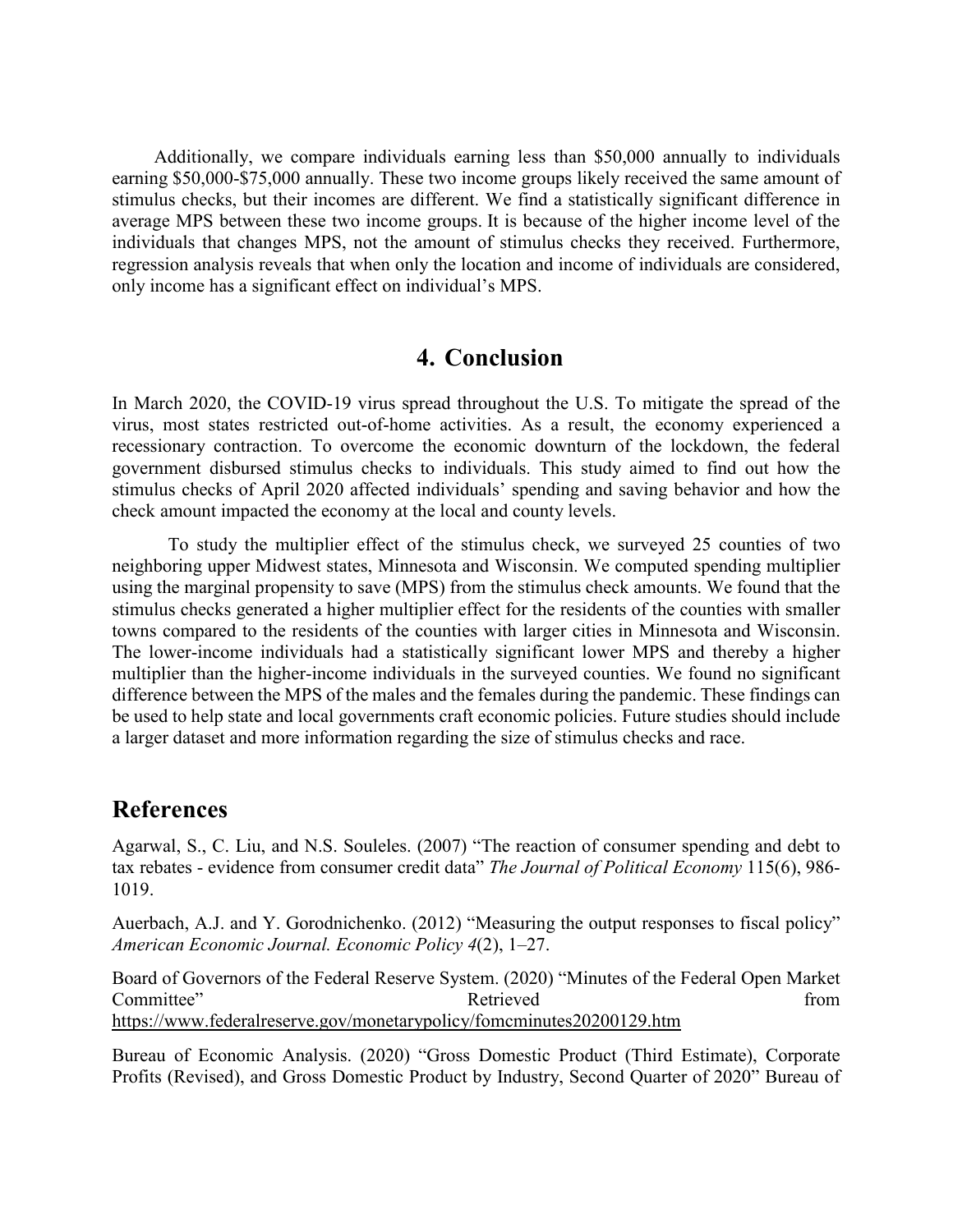Economic Analysis Technical Note Retrieved from [https://www.bea.gov/sites/default/files/2020-](https://www.bea.gov/sites/default/files/2020-09/tech2q20_3rd.pdf) [09/tech2q20\\_3rd.pdf](https://www.bea.gov/sites/default/files/2020-09/tech2q20_3rd.pdf) 

Bureau of Labor Statistics. (2020) "Labor Force Statistics from Current Population Survey" Retrieved from<https://data.bls.gov/timeseries/LNS14000000>

Chetty, R., J. Friedman, N. Hendren, and M. Stepner. (2020) "The Economic Impacts of COVID-19: Evidence from a New Public Database Built from Private Sector Data" *Opportunity Insights*.

Dunn, A., K. Hood, and A. Driessen. (2020) "Measuring the Effects of the COVID-19 Pandemic on Consumer Spending Using Card Transaction Data" BEA Working Paper Series, WP2020-5. Retrieved from [https://www.bea.gov/system/files/papers/BEA-WP2020-5\\_0.pdf](https://www.bea.gov/system/files/papers/BEA-WP2020-5_0.pdf) 

Federal Reserve Bank of Minneapolis. (2020) "COVID-19 and the Ninth District Economy: A Dashboard". [https://www.minneapolisfed.org/region-and-community/regional-economic](https://www.minneapolisfed.org/region-and-community/regional-economic-indicators/covid-19-and-the-ninth-district-economy-a-dashboard#inequality)[indicators/covid-19-and-the-ninth-district-economy-a-dashboard#inequality](https://www.minneapolisfed.org/region-and-community/regional-economic-indicators/covid-19-and-the-ninth-district-economy-a-dashboard#inequality) 

Lee, S., Y. Liao, M.H. Seo, and Y. Shin. (2020) "Desperate times call for desperate measures: government spending multipliers in hard times" *Economic Inquiry* 58(4), 1949–1957. https://doi.org/10.1111/ecin.12919

Misra, K., V. Singh, and Q.P. Zhang. (2020) "Impact of the Cares Act Stimulus Payments on Consumption" NYU Stern School of Business, Available at SSRN: <https://ssrn.com/abstract=3663493>or<http://dx.doi.org/10.2139/ssrn.3663493>

Parker, J.A. and C. Broda. (2014) "The economic stimulus payments of 2008 and the aggregate demand for consumption" *Journal of Monetary Economics* 68, S20-S36.

Ramey, V.A, and S. Zubairy. (2018) "Government spending multipliers in good times and in bad: evidence from US historical data" *The Journal of Political Economy* 126(2), 850–901.

State of Wisconsin. (2020) "Wisconsin COVID-19 Emergency Orders" Retrieved from <https://govstatus.egov.com/wi-covid-19-emergency-orders>

U.S. Bureau of Economic Analysis and Federal Reserve Bank of St. Louis. (2021) "Federal Reserve Economic Data (FRED)" Retrieved from FRED<https://fred.stlouisfed.org/>

US Department of the Treasury. (2020) "The CARES Act Provides Assistance to Workers and their Families" Retrieved from [https://home.treasury.gov/policy-issues/cares/assistance-for](https://home.treasury.gov/policy-issues/cares/assistance-for-american-workers-and-families)[american-workers-and-families](https://home.treasury.gov/policy-issues/cares/assistance-for-american-workers-and-families)

United States Census Bureau. (2020) "County Population by Characteristics: 2010-2019" <https://www.census.gov/data/tables/time-series/demo/popest/2010s-counties-detail.html>